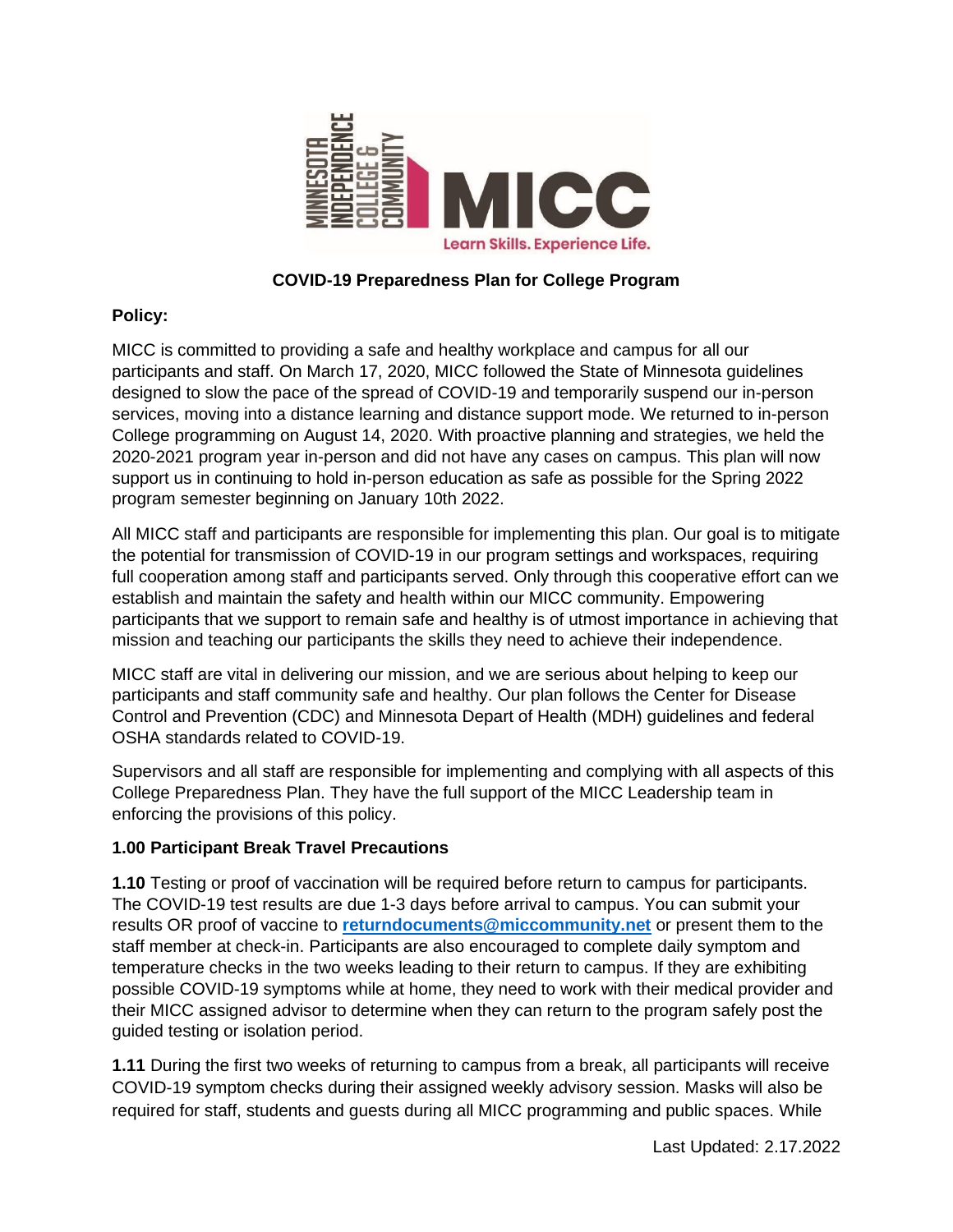staff are in students apartments masks are required. If no staff are present participants can decide if they would like to be masked or not. If participants have any concerns about symptoms, they should immediately reach out to their advisor or any available MICC staff.

**1.12** Participants are encouraged to decrease exposure risks before travel to or from campus. In addition, participants are encouraged to minimize community contact.

**1.13** Staff, participants, and their families are strongly encouraged to follow the [Min](https://www.health.state.mn.us/diseases/coronavirus/prevention.html)nesota Department of Health or your state's guidance for social gatherings when off-campus.

**1.14** MICC Program Leadership will monitor and reference the [Minnesota Department of Health](https://www.health.state.mn.us/diseases/coronavirus/prevention.html) and the [CDC travel guideline](https://www.cdc.gov/coronavirus/2019-ncov/travelers/travel-during-covid19.html)s. Due to current protocols, MICC staff will not escort participants through bus or airport security. Participants are encouraged to contact TSA to request a Passenger Support Specialist at least three days before flying. We ask that participants follow the safety guidelines and regulations set by their mode of transportation.

### **2.00 Participants Exhibiting Possible COVID-19 Symptoms**

**2.10** Participants will be educated on how to self-monitor and will also have weekly wellness check-ins with their assigned advisor for the following common signs and symptoms of COVID-19: Fever of 100.4 or higher; new and persistent dry cough; difficulty breathing (unable to hold breath for 20-30 seconds); unusual fatigue. Reference [Minnesota Department of Health](https://www.health.state.mn.us/diseases/coronavirus/basics.html#symptoms) for the most updated symptom list.

**2.11** When any of these symptoms are present, the participant must notify MICC staff immediately. They will be immediately escorted to their assigned participant housing to minimize exposure to other participants. In addition, MICC staff will support the participant in calling their family to inform them of the presence of symptoms and discuss testing options. When to get tested:<https://www.health.state.mn.us/diseases/coronavirus/materials/testrecs.pdf>

**2.12** If a student needs to get COVID-19 testing, an MICC staff member who has elected to transport students with symptoms will take the participant to the nearest testing site if a family member or local emergency contact is unavailable. If someone experiencing symptoms does not elect to get tested a family member or local emergency contact will need to pickup their participant and can return 5-7 days after symptoms have subsided.

**2.13** The roommates of a participant who is displaying COVID-19 symptoms will be supported in monitoring symptoms daily. Roommates will not be able to temporarily move to a different apartment. However, if they share a bedroom with someone showing symptoms, they will be provided with options for sleeping elsewhere within that same apartment (couch, cot, etc.). Staff will work with the participant and family to follow the best course of action related to quarantining or testing based on if they are vaccinated or not vaccinated.

**2.14** MICC will follow the most up-to-date guidelines on how long a participant must remain in their participant's apartment or home to support the community's safety while waiting for test results. See the attached reference for various periods based on if an individual is vaccinated or not vaccinated.<https://www.health.state.mn.us/diseases/coronavirus/waiting.html>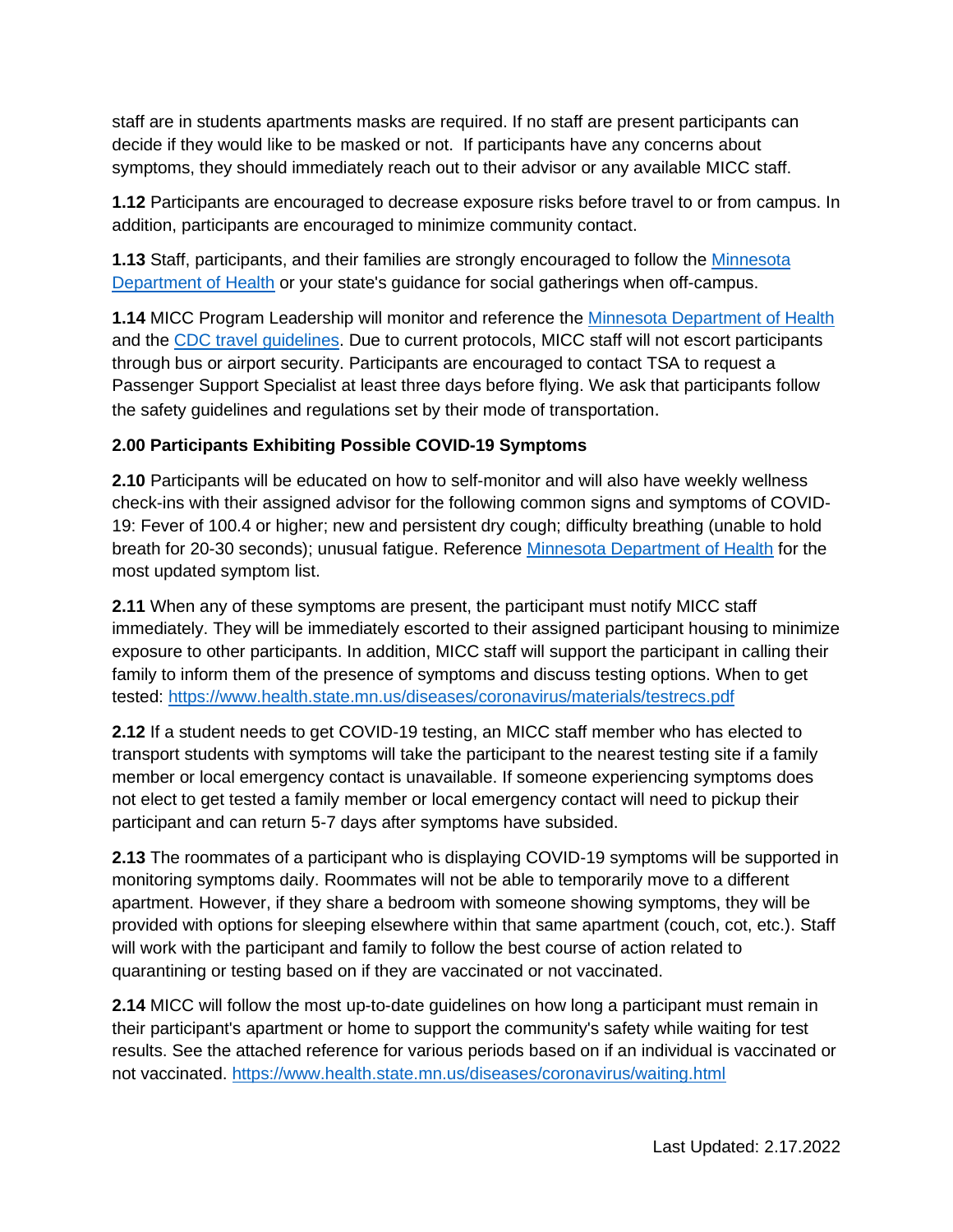**2.15** Participants who receive a positive COVID-19 test will need to be picked up by family or local emergency contact as soon as possible. The participant may return to campus based on the timeline provided by MDH. Exact days and times will be communicated to you via your participants advisor.

**2.16** Participants who are quarantining at home or on campus will be able to engage with classroom materials through Google Classroom or materials provided by their instructors. Participants who are quarantining on campus will also receive daily virtual check-ins for symptom monitoring as needed and grocery delivery.

**2.17** Visitors, including other College participants, will not be allowed into an apartment with someone experiencing possible COVID-19 symptoms.

**2.18** Participants will be supported in immediately calling 911 if emergency warning signs of COVID-19 are present: trouble breathing, persistent pain or pressure in the chest, new confusion, inability to stay awake, bluish lips or face.

**2.19** Minnesota Department of Health (MDH) has primary responsibility for the overall monitoring of Minnesota residents who may be exposed to the Coronavirus and are responsible for informing MICC of steps they expect us to implement.

# **3.00 Notification of Possible Exposure to COVID-19**

**3.10** If a participant is diagnosed with COVID-19 or there is a presumption of a positive test result, the participant or staff supporting the participant should notify Anna Hilfers, Director of College Programs and Sarah Arentson, Director of Careers Programs.

**3.11** Anna Hilfers, Director of College Programs, and Sarah Arentson, Director of Careers Program, will partner with Sara Collison, Director of Human Resources, to notify any individuals (staff and participants) who may have had exposure to the individual who has contracted the COVID-19 virus within 24 hours of receiving the information.

**3.12** The notification will protect the confidentiality of the individual who has contracted the COVID-19 virus, according to the standards of the federal Health Insurance Portability and Accountability Act (HIPAA).

### **4.00 Handwashing and Sanitary Practices**

**4.10** Staff and participants will wash their hands for at least 20 seconds with soap and water frequently throughout the day, especially before mealtimes, after using the toilet, and before/after touching shared objects.

**4.11** Hand sanitizer stations are available throughout campus locations and can be used if hands are not visibly dirty.

**4.12** Before and after class or individual sessions, staff and participants will sanitize surfaces and materials.

**4.13** MICC staff will support participants that need additional prompts or personalized support plans for proper washing hands or use of hand sanitizers.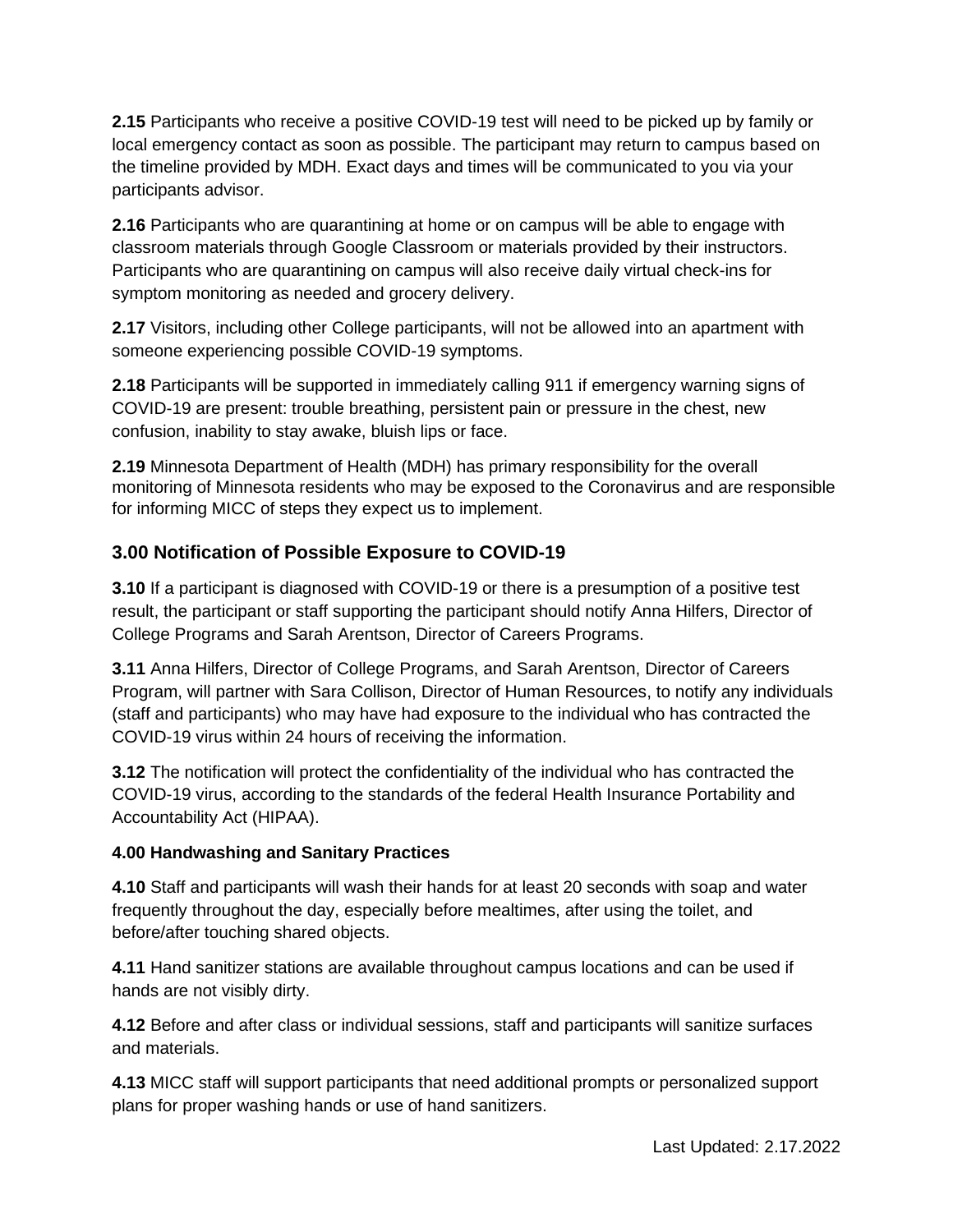# **5.00 Face Masks and Respiratory Etiquette**

**5.10** If staff are vaccinated, masks are optional. If staff are unvaccinated, they are **strongly recommended** to wear a mask while indoors. MICC is following guidance from the Minnesota Department of Health MDH on the most up to date masking practices.

**5.11** If participants are fully vaccinated, masks are optional while indoors on MICC's campus. If participants are unvaccinated, they are strongly recommended to wear a mask to support safety. Currently, the Minnesota Department of Health (MDH) and the Centers for Disease Control and Prevention (CDC) **strongly recommend** that anyone who is not fully vaccinated, including children, continue to wear well-fitted facemasks indoors in businesses, public settings, and when around people from other households, as well as outdoors when social distancing cannot be maintained.

**5.12** To remain consistent with CDC guidelines, MICC will require participants to wear masks in MICC vehicles. CDC requires facemasks on buses, trains, trolleys, subways, ride-shares, maritime transportation, air travel, and other public transportation. Reference [CDC:](https://www.cdc.gov/coronavirus/2019-ncov/travelers/face-masks-public-transportation.html)  [Requ](https://www.cdc.gov/coronavirus/2019-ncov/travelers/face-masks-public-transportation.html)irement for Face Masks on Public Transportation Conveyances and at Transportation Hubs.

**5.13** Participants are encouraged to try different mask options to find one that is comfortable. If a participant is unable to wear a face mask despite trying various strategies, they may request an accommodation and work with their advisor to develop an alternative safety plan.

**5.14** Participants will be required to provide their face masks while on campus. Face masks cannot be shared with others. Education on face masks laundering will be supported through classroom instruction.

**5.15** Participants and staff must comply with local laws and rules about mask-wearing in public spaces.

**5.16** Staff, participants, and guests are instructed to cover their mouth and nose with their sleeve or tissue when coughing or sneezing and avoid touching their faces, particularly their mouth, nose, and eyes, with their hands. They should dispose of tissues in the trash and wash or sanitize their hands immediately afterward.

### **6.00 Social Distancing**

**6.10** Staff and participants will be encouraged to keep 3-foot distances when possible, during classes, meetings, and social activities.

**6.11** Where possible, participant seating and furniture will be configured to support social distancing.

#### **7.00 Housekeeping**

**7.10** Staff and participants will be required to sanitize tables and other common touchpoints throughout the day using a sanitizer/disinfectant. Tables will be cleaned before and after all activities.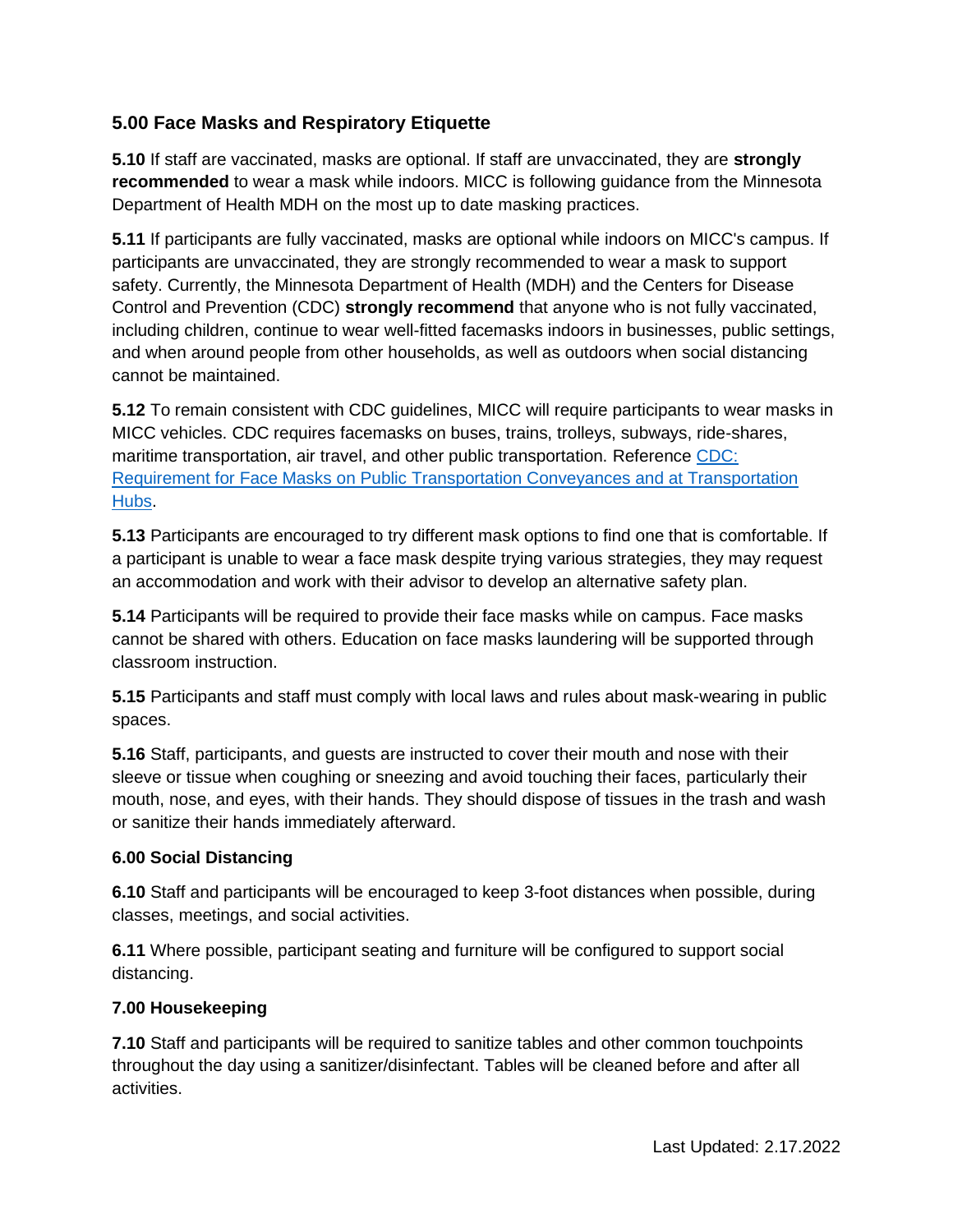**7.11** MICC will provide additional bottles of disinfectant to apartments with possible COVID exposure.

**7.12** MICC participants would be provided additional support in ensuring all apartment spaces have been cleaned with sanitizing products post a quarantine period if confirmed COVID exposure occurred.

#### **8.00 Guest Policy**

**8.10** Guests are allowed to visit campus and must adhere to MICC's guest guidelines and mask protocols. We are asking that guests do not enter student apartments. In addition, when possible, MICC continues to encourage participants to connect virtually with family/friends.

#### **9.00 Campus Housing**

**9.10** Participants' roommates will be considered their "family unit" while on campus, as shared bedrooms are unavoidable due to the limited number of apartments available to MICC College participants.

**9.11** Because roommates are considered a "family unit," participants do not need to wear masks or strictly practice social distancing while in their apartments if only fellow roommates are present. The exception is if a student is presenting symptoms or is in quarantine/cautionary time period.

**9.12** Participants will be supported by MICC apartment instructors to develop daily hygiene and cleaning routines to support regular sanitation of apartment surfaces.

### **10.00 Transportation & Off-Campus Activities**

**10.10** MICC staff will follow updates and guidelines from Metro Transit to support participant travel: <https://www.metrotransit.org/health> and [https://metrocouncil.org/About-Us/What-We-](https://metrocouncil.org/About-Us/What-We-Do/COVID-19.aspx)[Do/COVID-19.aspx.](https://metrocouncil.org/About-Us/What-We-Do/COVID-19.aspx)

**10.11** The Social Engagement team will proactively follow updates from the state of Minnesota and CDC guidelines when developing plans for off-campus social activities.

### **11.00 Individualized Support Services**

**11.10** MICC will limit the use of shared sensory and accommodation resources, like classroom fidgets, to minimize the spread of germs. Participants will be supported by advisors to obtain personal fidgets to bring to classes.

**11.11** Advisors will support participants in developing healthy routines and coping skills for managing COVID-19 related lifestyle changes. In addition, advisors will closely monitor the need for external social, emotional, or mental health supports.

**11.12** When possible, meetings with participants and families to determine individual support plans will occur virtually to support social distancing, including Annual Individual Plan and Risk Assessment meetings.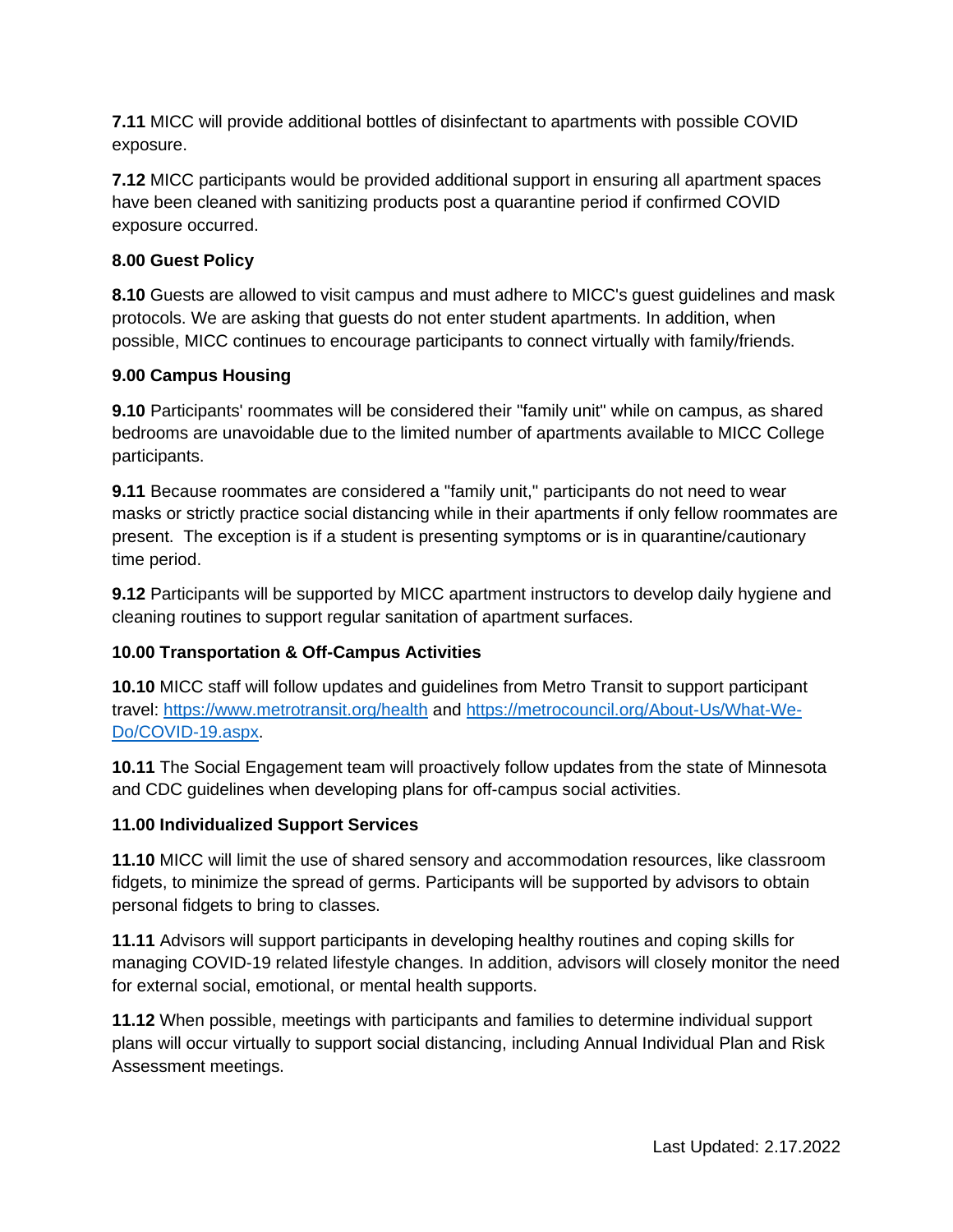**11.13** Certain services may be offered remotely to participants, such as job development, advisory, or 1:1 supports as appropriate.

**11.14** Participants are strongly discouraged from unnecessary travel during the school year.

#### **12.00 Careers Curriculum Delivery**

**12.10** Careers Instructors will follow updates from the state of Minnesota and CDC to be well informed when working on an experiential learning plan that includes practicum sites.

**12.11** Careers Instructors and Job Developers will obtain the safety protocols for practicum and employment sites to educate participants and support them in meeting safety standards. In addition, instructor/Job Developer will share practicum site/employer uniform requirements with participants, including use of a face mask/shield, use of gloves, etc.

**12.12** Careers Instructors and Job Developers will follow Metro Transit updates to support participants who use buses for practicum or employment.

**12.13** Participants who are employed or involved in offsite practicum experiences will be provided additional laundry money to wash work attire more frequently.

**12.14** If a practicum or work site closed due to COVID-19 and participants could have been exposed; participants will be asked to follow the steps outlined earlier in the document. In addition, job Developers will assist participants in understanding the employer protocols around a safe re-opening.

**12.15** If a practicum site is temporarily closed, participants will participate in classroom activities or virtual volunteering. Backup materials can include additional training certificates, research projects, etc. Backup activities will be counted towards practicum hours required.

**12.16** If a practicum site closes permanently or long-term, Instructor will teach backup materials while seeking a new location for practicum.

**12.17** Participants who are employed will be required to follow the COVID-19 plan as mandated by the employer. Job Developers will assist participants in learning the safety protocols.

**12.18** If an Instructor is notified that a participant is in quarantine, Instructor, will inform practicum site. Additionally, Instructor informs practicum site supervisor of date/time of possible exposure on site. Practicum site may request specific participant information; in that scenario, participant/guardian must sign release of information.

**12.19** Job Developers will meet with participants in the location that best fits their needs, i.e., in person, outdoors, virtually in Google Meet, or via phone call

**12.20** Job Developers will assist participants in understanding how they will be notified if there is a COVID-19 exposure at work

**12.21** Job Developers would assist participants in informing supervisor if the individual tested positive for COVID-19 and will need to quarantine.